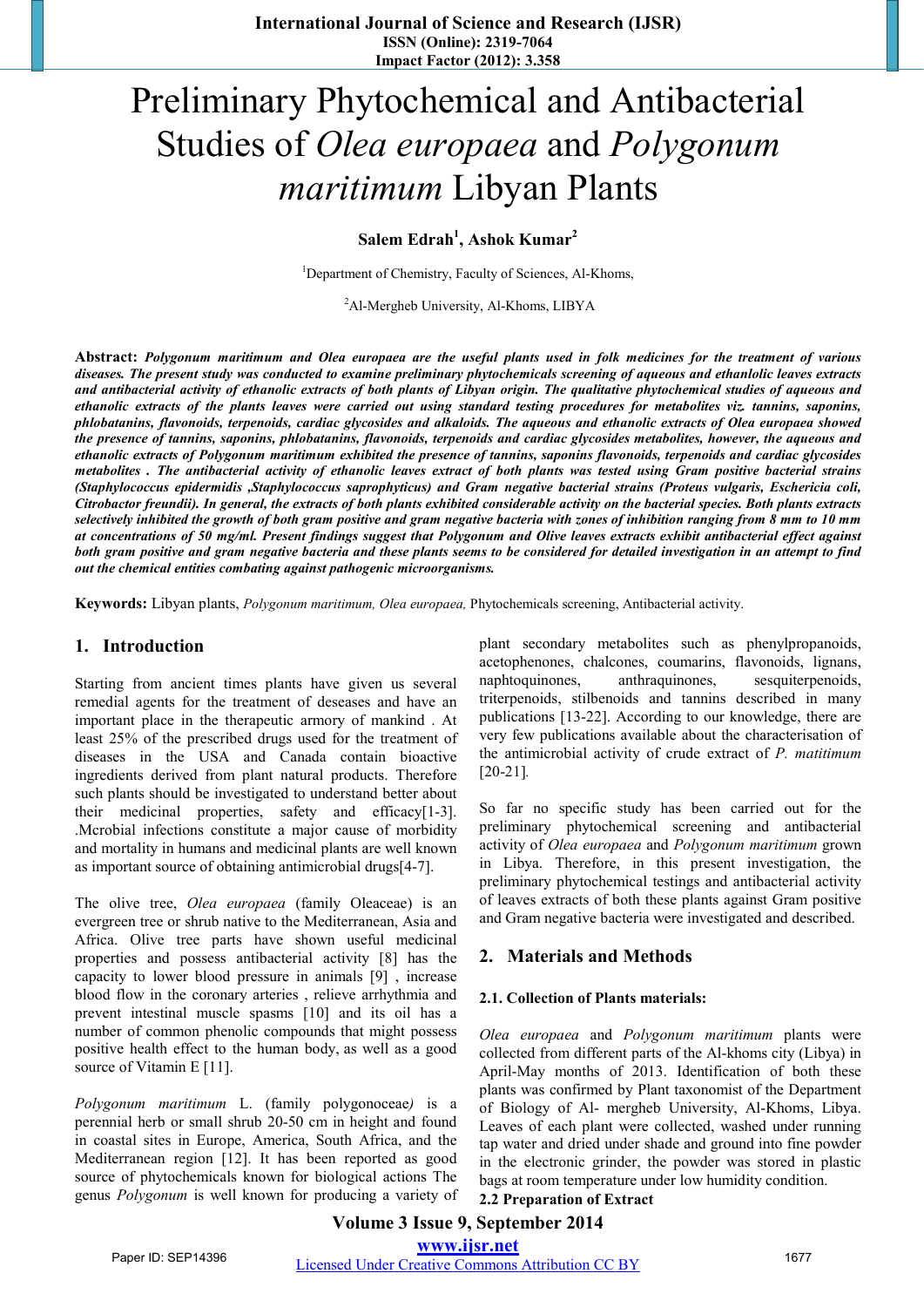## **International Journal of Science and Research (IJSR) ISSN (Online): 2319-7064 Impact Factor (2012): 3.358**

The crude powdered plants leaves were extracted in water and ethanol separately at a 40% (w/v) concentration (200g leaves powder in 500 ml water) by using Soxhlet method for 8 h and filtered. The extracts were stored in refrigerator at 4°C until further use

## **2.3 Phytochemicals screening**

Chemical tests were performed for the aqueous and ethanolic leaves extracts of both the plants using standard procedures to identify the presence of various phytochemicals as described by Sofowora, 1993[23] and Raman, 2006 [24].

## **2.3.1 Tannins**

A small quantity of each extracts was heated on water bath and filtered. A few drops of ferric chloride was added to the filtrate. A dark green solution indicated the presence of tannins.

#### **2.3.2 Saponins**

Small amount of filtered plant extract was shaken and heated to boil. Frothing (appearance of creamy mass of small bubbles) shows the presence of saponins.

#### **2.3.3 Phlobatanins**

Small amount of filtered extract was boiled with 2% HCl solution. Red precipitate shows the presence of phlobatanins.

#### **2.3.4. Flavonoids**

Filtered extract **of** each plant was mixed with diluted NaOH and HCl was added. A yellow solution that turns colorless indicates the presence of flavonoids.

## **2.3.5. Terpenoids**

Small amount of each extract was filtered and mixed with 2 ml of chloroform (CHCl<sub>3</sub>) and concentrated  $H_2SO_4$  (3 ml) was carefully added to form a layer. A reddish brown coloration of the interface was formed to indicate positive results for the presence of terpenoids.

#### **2.3.6. Cardiac glycosides**

Small amount of each extract was filtered and shaken with 1ml of glacial acetic acid. A drop of ferric chloride and a drop of concentrated sulfuric acid was added. Green blue color to upper layer and reddish brown color at the junction of two layers indicates the presence of cardiac glycosides.

## **2.3.7. Alkaloids**

Small amount of the extracts was filtered and warmed with  $2\%$  H<sub>2</sub>SO<sub>4</sub> for two minutes. It was filtered and few drops of Dragondorff reagent were added. Orange red precipitate indicated the presence of alkaloids.

## **2.4. Antibacterial screening**

## **2.4.1 Test Organisms**

Two Gram positive strains (*Staphylococcus epidermidis, Staphylococcus saprophyticus*) and three Gram negative bacterial strains (*Proteus vulgaris, Eschericia coli, Citrobactor freundii)* from standard cultures were used as test strains. Standard bacterial strains were procured from Microbiology Medical Laboratory, Central Hospital, Al-Khoms, Libya.

#### **2.4.2 Determination of Antibacterial activity by disc diffusion method:**

Ethanolic leaves extracts of both plants were investigated for antibacterial activity against two Gram positive bacterial strains and three Gram negative bacterial strains by the paper disc diffusion method [25]. From the 50 mg/ml stock solution of ethanolic extracts of both plants, 40 μl aliquots were tranferred onto blank sterile paper discs (6 mm diameter). Dried discs were placed onto nutrient agar medium (UK) previously inoculated with a bacterial suspension and incubated at 37ºC for 24 h. Ethanol solvent was used as control to determine the sensitivity of the tested strains. After incubation, plates were examined for the presence of zones of growth inhibition, and the diameters of these zones were measured in mm. Tests were performed in duplicate under sterile conditions.

## **3. Results**

## **3.1. Phytochemicals screening:**

Table 1 shows the results of phytochemicals screening of aqueous and ethanolic leaves extracts of *Olea europaea* and *Polygonum maritimum* plants. *Olea europaea* leaves extracts revealed the presence of tannins, saponins, phlobatanins, flavonoids, terpenoids and cardiac glycosides, however, *Polygonum maritimum* leaves extracts revealed the presence of tannins, saponins flavonoids , terpenoids and cardiac glycosides.

| Chemical -<br>Component | Olea europea |                     | Polygonum<br>maritimum |  |
|-------------------------|--------------|---------------------|------------------------|--|
|                         |              | ag. extr eth. extr. | ag. extr. eth. extr.   |  |
| <b>Tannins</b>          |              |                     |                        |  |
| <b>Saponins</b>         |              |                     |                        |  |
| <b>Phlobatanins</b>     |              |                     |                        |  |
| <b>Flavonoids</b>       |              |                     |                        |  |
| <b>Terpenoids</b>       |              |                     |                        |  |
| Cardiac glycosides      |              |                     |                        |  |
| <b>Alkaloids</b>        |              |                     |                        |  |

**Table 1:** Phytochemical screening of aqueous and ethanolic leaves extracts of *O. europea* and *P. maritimum*:

Key:  $+$  = present; - = bsent

## **3.2. Antibacterial activity**

Table 2 shows the results of antibacterial activity of both of plants leaves ethanolic extracts.The ethanolic extract of *Olea europaea* exhibited antibacterial activity against a Gram positive bacterial strains (*S. Epidermidis) among the two tested Gram positive bacterial strains* and a Gram negative bacterial strain (*Citrobactor freundii* ) among the three tested Gram negative bacterial strains, while the ethanolic extract of *Polygonum maritimum* revealed antibacterial activity against both tested Gram positive bacterial strains (*S. epidermidis*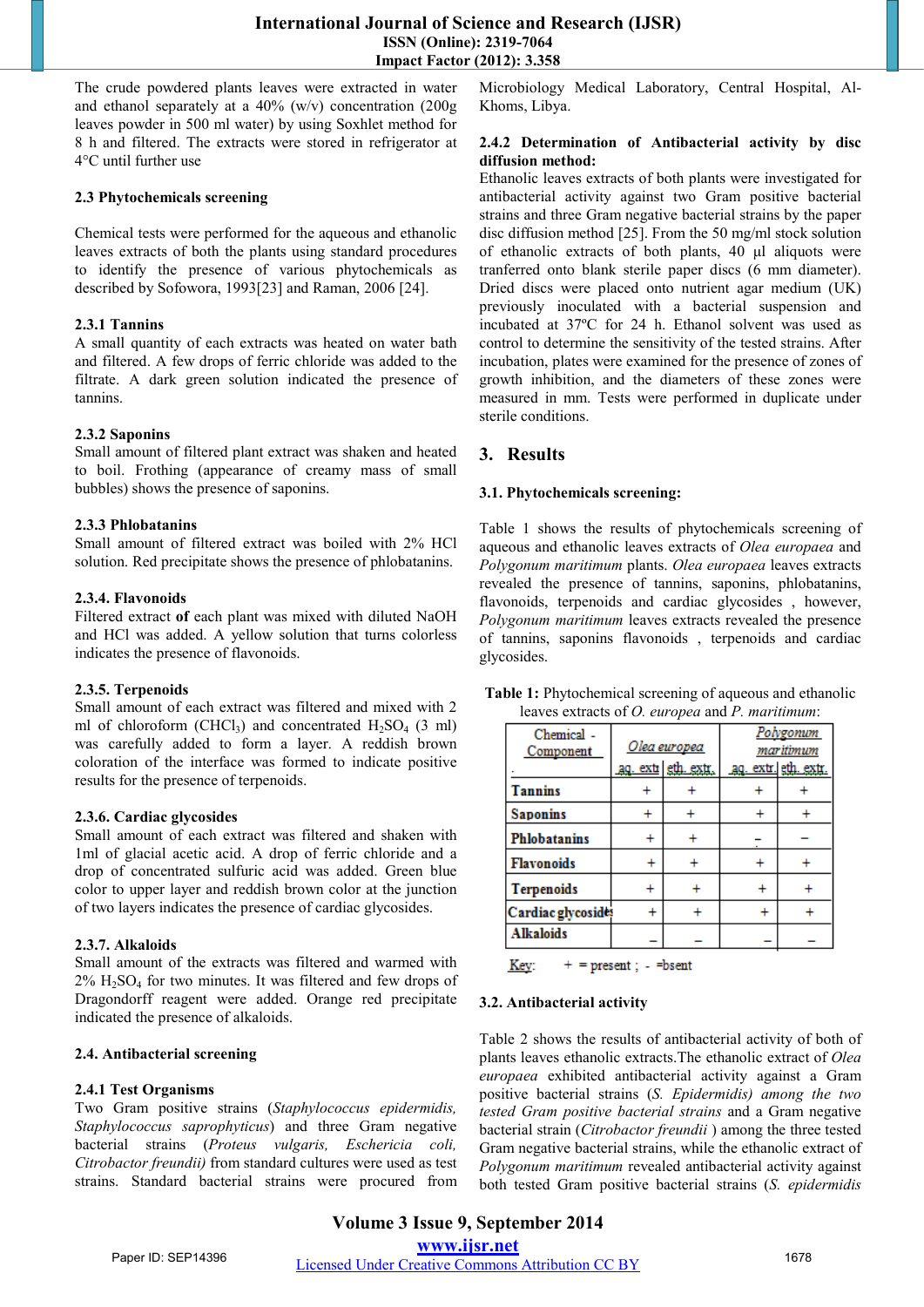*S.saprophyticus*) and a Gram negative strain *Proteus vulgaris* among the three tested Gram negative bacterial strains. *Olea europaea* and *Polygonum maritimum* plants *exhibited maximum antibacterial activity against* Gram negative bacteria *Citrobacter freundii* (zone of inhibition:9 mm) and *Proteus vulgaris* (zone of inhibition: 10 mm) , respectively.

**Table 2:** Antibacterial activity of leaves of ethanolic extracts (50 mg/ml) of *Olea europea* and *Polygonum maritimum* :

| <b>Bacterial strains</b> | O. europea | P. maritimum<br>Zone of inhibition (mm) |
|--------------------------|------------|-----------------------------------------|
| S. epidermidis           |            |                                         |
| S. saprophyticus         |            |                                         |
| Proteus vulgaris         |            |                                         |
| Eschericia coli          |            |                                         |
| Citrobactor freundii     |            |                                         |

**Note:** Discs injected with 40 μl of ethanol solvent served as controls against each bacterial strain and showed nil zone of inhibition.

# **4. Discussion**

The results of the screened phytochemicals (tannins, saponins, phlobatanins, flavonoids, terpenoids, cardiac glycosides and alkaloids) of aqueous and ethanolic extracts of both the plants showed the common presence of. tannins, saponins ,flavonoids, terpenoids and cardiac glycosides, however, phlobatanins was present in ethanolic extract of *Olea europaea* but not in *Polygonum maritimum* . Further, ethanol extraction is widely used to obtain crude extracts of phytochemicals from plant materials in the herbal medicine industry for therapeutic applications and most of the previous studies have indicated that ethanolic extracts of the plants leaves contains more biological activity and showed richer in phytochemicals concentrations than the aqueous and other organic solvents extracts of other parts of the plants, therefore, ethanolic leaves extract of the plants was chosen for the preliminary investigation of both the plants for antibacterial activity. Previous some reports have indicated that the aqueous and alcoholic extract of *Olea europaea* and *Polygonum maritimum* are found to have remarkable biological and therapeutic effects including antibacterial action[10],[15],[19],[21-22]**.** The results on both of the studied plants of Libyan origin lacking in previous reports prompted us for the present study. The results of anti bacterial activities of both of the plants leaves ethanolic extracts have shown good antibacterial effects against standard strains of Gram positive and Gram negative bacterial strains. Zone of inhibition produced by the extracts (50 mg/ml) in paper disc diffusion method against the susceptible bacteria ranged from 8 to 10 mm diameter. It was interesting to note that *Proteus vulgaris* (Gram negative bacterial strain) indicated maximum sensitivity to the investigated plants leaves extracts of *Polygonum maritimum*. Results have shown that the anti-bacterial activities of *Olea europaea* and *Polygonum maritimum are not comply well with the previous reports[21][22]*. This may be due to the effect of the regional variation of environment and soil composition in different places. The extracts contain many phytochemicals substances including flavonoids. Antibacterial activity shown by both of these plants are assumed to be due to the presence of flavonoids content due to its ability to form complex with extracellular and soluble proteins and to complex with bacterial cell walls. Lipophilic flavonoids may also disrupts bacterial membranes. However, search of exact phytochemical as antibacterial agent from both of these plants extracts warrants further detailed study involving the isolation , purification and antibacterial screening of different constituents of both of the plants to find out the bio-active ingredient(s) .

# **5. Conclusion**

The present study revealed antibacterial activity of ethanolic leaves extracts of *Olea europaea* and *Polygonum maritimum*  of Libyan origin. Aqueous and ethanolic leaves extracts of both these plants showed the presence of tannins, saponins, flavonoids, terpenoids and cardiac glycosides phytochemicals. The phytochemical constituents present in the plant may be responsible to exert such medicinal properties. Future study that involves the isolation and purification of the bioactive compound that may help to investigate the bio-active ingredient(s) of both the plant's leaves extracts.

# **6. Acknowledgement**

The authors are grateful to the authorities of Faculty of Sciences, Al-khums, Al-mergheb University, Libya for their technical support, and providing the necessary laboratory facilities.

# **References**

- [1] N.R. Farnsworth, "The role of medicinal plants in drug development", In: Krogsgaard‐Larsen, editor. Natural products and drug development. London: Balliere, Tindall and Cox, pp. 8‐98, 1984.
- [2] G. Addis, D. Abebe , K. Urga, "A survey of traditional medicinal plants in shirka district, ARSI zone", Ethio Pharm J.,19(2),pp. 30-35,2001.
- [3] G G.F. Nascimento ,J. Lacatelli , P.C. Freitas G.L. Silva, "Antibacterial aitctivy of plant extracts and Phytochemicals on antibiotic‐resistant bacteria", Braz J Microbiol, 3, pp.886-891,2000.
- [4] A. Sofowora , "Medicinal plant and traditional medicine in Africa II". John Wiley Chiechester; pp.178, 1986.
- [5] A. Duncan, C. Okunji , "New Antimicrobials of plant origin", IN: J.Janick (ed), perspectives on new crops and new uses. Alexandria, VA, ASHS PRESS, 6, pp.457- 462,1999
- [6] K. Asres, S. Taddese , T. Gebremariam ," In vitro antimicrobial activities of some selected topically applied medicinal plants of Ethiopia. Ethio Pharm J., 21, pp. 34-4, 2003.
- [7] R.Sharma, C.Sharma,., B. Kapoor,, 'Antibacterial resistance:current problems and possible solutions", *Indian. J. Med. Sci*., *59*(3), pp.120-129, 2005.
- [8] N.B. Nora, K. Hamid, M. Snouci, M.Boumedien, M. Abdellah, **"**Antibacterial Activity and Phytochemical Screening of Olea *Europaea* Leaves from Algeria', The

# **Volume 3 Issue 9, September 2014**